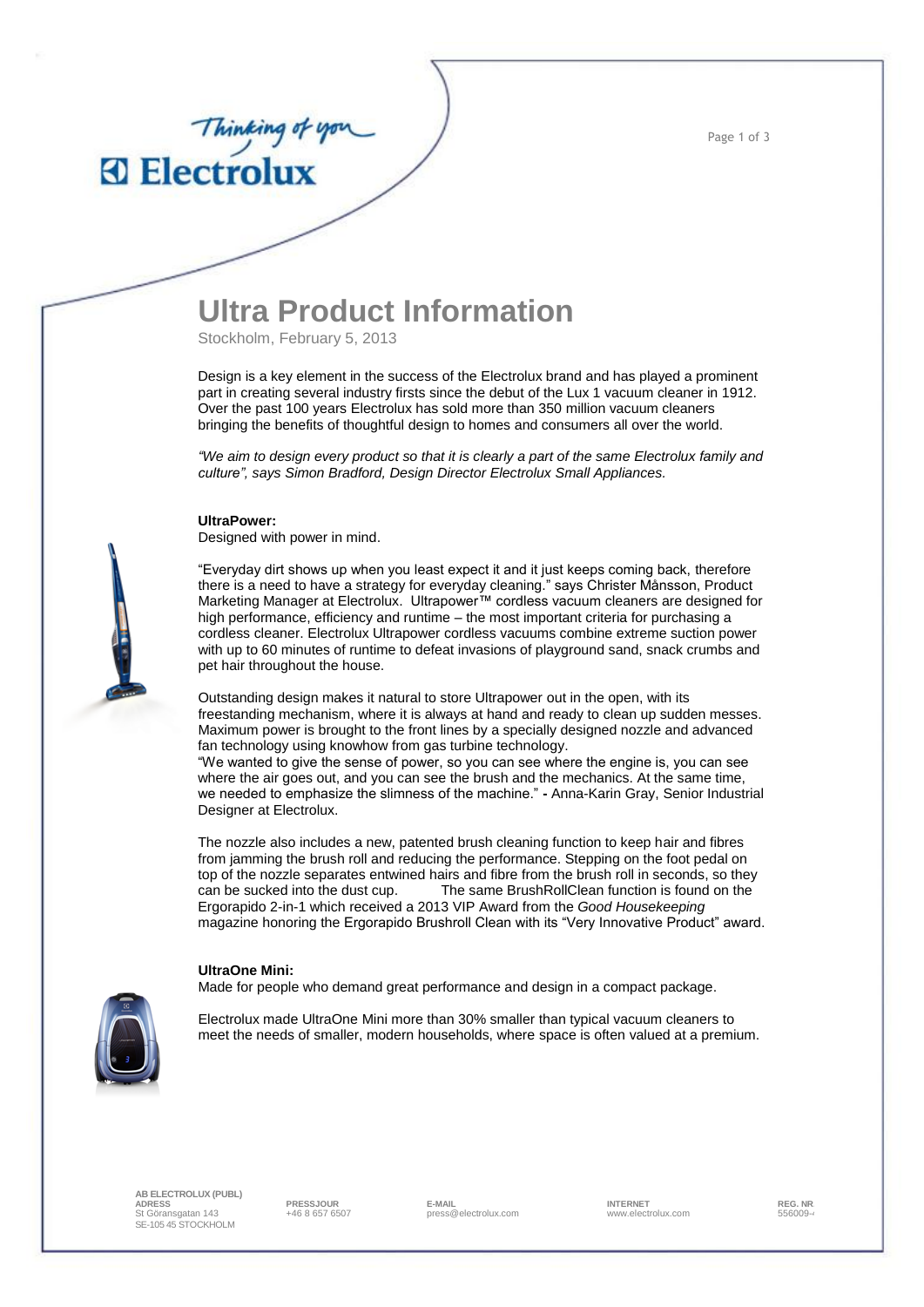Page 2 of 3

# Thinking of you

UltraOne Mini weighs only 4.5 kilos and is equipped with easy-to-steer wheels and a long cord. AeroPro remote controls on the handle further improve handling and mean that there's no more bending over to reach for the buttons. "All these factors mean you can store and maneuver Ultra One Mini in tight spaces with ease," Anna Eling, Product Marketing Manager at Electrolux says.

UltraOne Mini also offers distinctive design. It has a digital display and a smooth, distinctive shell with a steel blue metallic finish. "Design is more important than ever," says Anna Eling. This premium vacuum cleaner from Electrolux is compact, quiet and combines high performance and modern design - the very best of Electrolux Vacuum cleaner technology for the modern urban consumer.

#### **UltraSilencer:**

New innovations behind the quietest vacuum cleaner in the world

The annoying noise of vacuuming usually makes it impossible to do other things during the cleaning session. It is considered one of the most annoying household sounds, and according to consumer research, 90% of consumers wish for a quieter vacuum cleaner. "Vacuuming takes an average of 15 minutes, but cleaning your home shouldn't stop you from doing things you enjoy. While using the new quieter UltraSilencer you can listen to your favorite music, take a phone call, people in the household can continue to watch TV and even sleep. Due to the efficient dust pick-up on all surfaces, you can also quickly enjoy an excellent cleaning result," says Ulrika Wikman, Product Marketing Manager at Electrolux.

The new generation of Ultra Silencer vacuum cleaners holds a uniquely low sound level of between 61 and 65 decibels depending on wattage – not higher than a normal conversation. The noise level has been lowered without compromising performance. The UltraSilencer achieves a thorough intake of dust and fibre with excellent deep cleaning results on all surfaces. The UltraSilencer is also completely sealed, from nozzle to outlet. Because the air passes through an efficient filter before it is let out again, it cleans the air up to 99.95 % (HEPA 13). By purifying the air leaving the vacuum cleaner, it reduces the risk of allergic reactions and offers a healthier home.

The vacuum cleaner also has good maneuverability offering excellent usability. The UltraSilencer comes with a 12-meter long reach, easy access operating buttons, telescopic tube and soft wheels.

#### **UltraCaptic:**

With the UltraCaptic bagless vacuum cleaner, emptying is as easy as cleaning



The premium vacuum cleaner is based on a research by the Electrolux Group showing that most consumers are happy with their bagless cleaners except when it comes to emptying them.

"It definitely can get messy," says Niklas Melin, Product Marketing Manager at Electrolux. "Often, consumers put a plastic bag around their vacuum when emptying it to prevent dust clouds and spills. With UltraCaptic, you don't need to put your bagless vacuum into a bag or go outside."

**AB ELECTROLUX (PUBL) ADRESS PRESSJOUR E-MAIL INTERNET REG. NR.** St Göransgatan 143 SE-105 45 STOCKHOLM

. - a second the press of the second press of the control of the second term in the second-<br>A 46 8 657 6507 **press @electrolux.com** www.electrolux.com **556009-4**